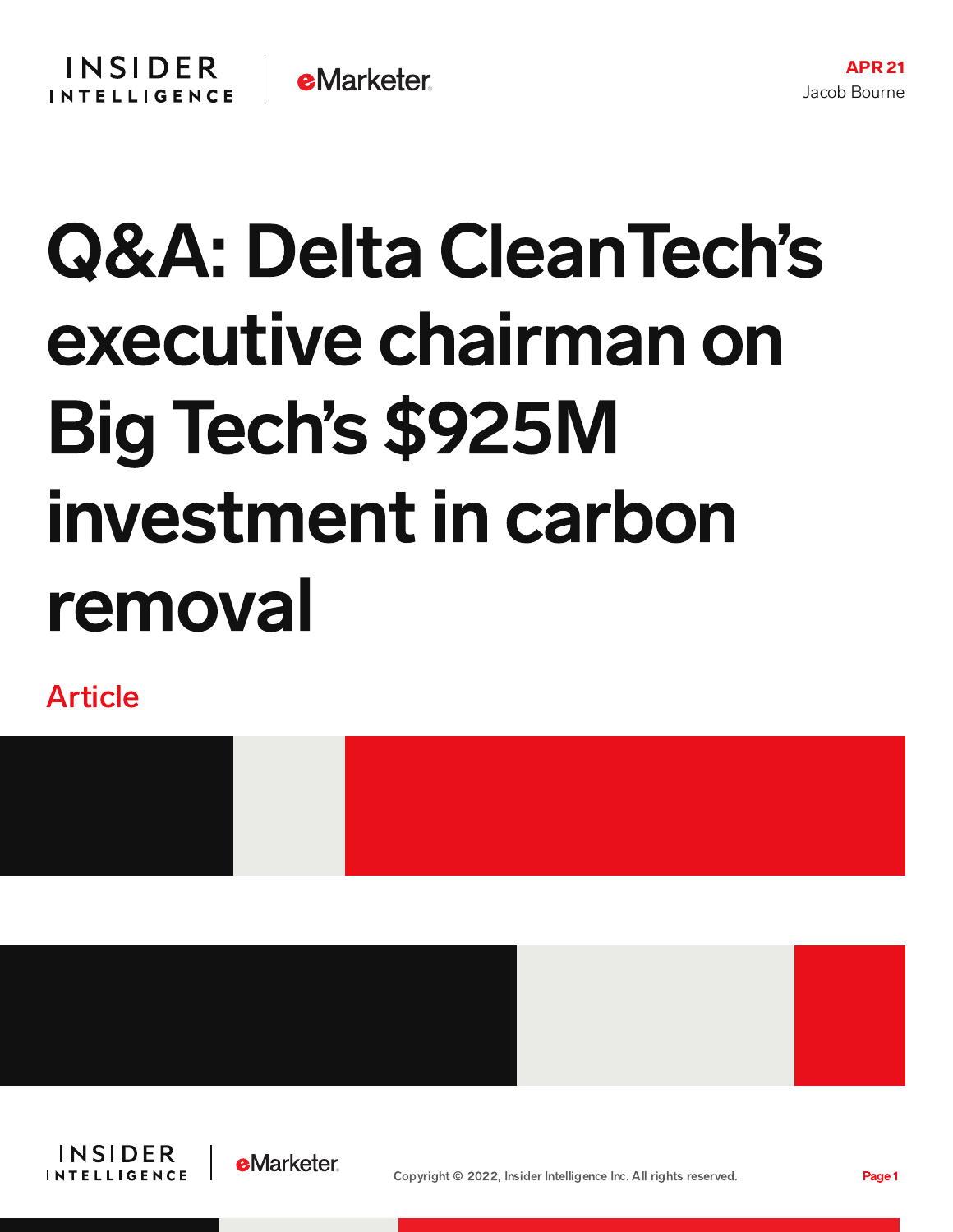

Delta CleanTech Executive Chairman Lionel Kambeitz

An alliance of Big Tech companies including Google, Meta, Shopify, and Stripe announced last week that they're collaborating with Stripe-owned company Frontier to collectively spend



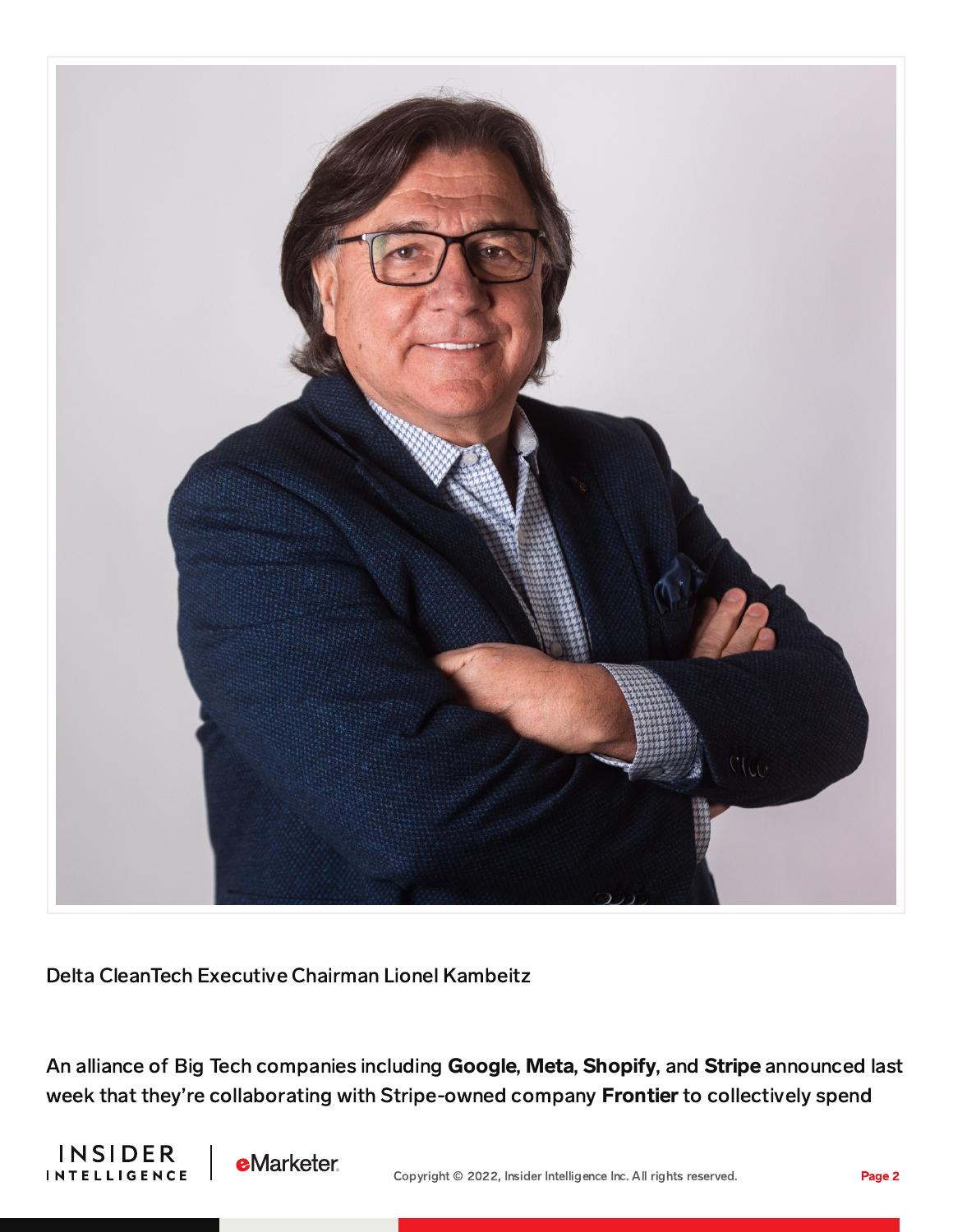\$925 million on carbon removal technologies over the next eight years, [per](https://www.theatlantic.com/science/archive/2022/04/big-tech-investment-carbon-removal/629545/) The Atlantic.

The collaboration marks the largest investment in the budding carbon removal industry to date, underscoring the urgency to mitigate climate change caused by greenhouse gas emissions. As the flip side of emissions is extraction, various carbon capture strategies ranging from [nature-based](https://content-na2.emarketer.com/aether-transforms-captured-co2-diamonds) solutions like **[planting](https://content-na2.emarketer.com/startup-living-carbon-unleashes-engineered-trees-climate-solution) trees to tech solutions like direct air** capture and capturing at the combustion source seek to lower the amount of atmospheric carbon. Although there's some controversy around the efficacy of carbon capture tech, the UN's Intergovernmental Panel on Climate Change (IPCC) stated that carbon removal is now ["essential"](https://www.technologyreview.com/2022/04/04/1048832/un-climate-report-carbon-removal-is-now-essential/) to decarbonizing society.

One company in the carbon capture space, **Delta Clean Tech**, has been working in the clean energy sector for 17 years developing carbon dioxide capture technologies, and has a subsidiary, Carbon RX, which provides **[carbon](https://content-na2.emarketer.com/technologies-drive-sustainability) credit** validation and management.

In an interview with Insider Intelligence, Delta CleanTech Executive Chairman Lionel Kambeitz talks about how Big Tech's announcement could be a game changer on the climate innovation front.

The following has been edited for clarity and brevity.

**e**Marketer

INSIDER

**INTELLIGENCE** 

## Insider Intelligence (II): What does this nearly \$1 billion carbon removal plan mean for the future of your industry?

Lionel Kambeitz (LK): It's a tremendous opportunity for carbon management in general. Here we have some of the largest modern corporations that are concerned about the environment teaming up and putting a lot of capital forward. I think it's a great moment for CO2 mitigation.

#### II: What's the significance of the timing of the investment announcement?

LK: Historically, there's been a bit of a 'stick and a carrot' by the government to drive this industry along—there's taxation and then there's an opportunity for the government to help it along. But now the investment community has really embraced ESG—environmental, social, and governance—and in the embracing of that, it's become important to corporations' Csuites, and C-suite appointments are being made to manage ESG. So, it's very exciting because this is the beginning of large corporations taking it upon themselves to fulfill an ESG mandate, not just being forced by government taxation to do it.

## II: How could this investment affect the trajectory of the commercialization and scalability of carbon capture technologies?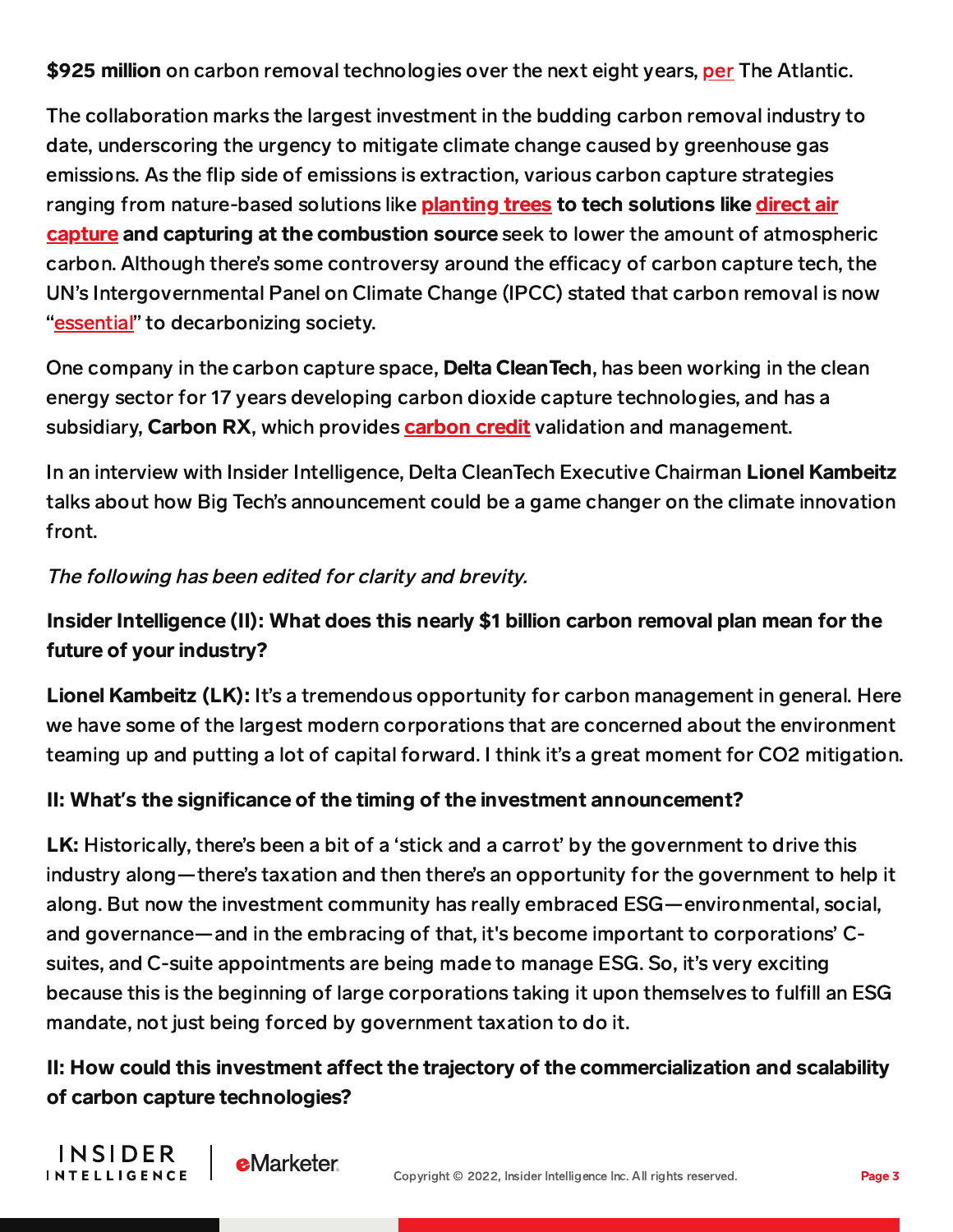LK: I think it could be really profound and worth watching. It's not merely just four or five Big Tech companies' investment, which is in itself a feat, but it's also the focus of many individuals in technology upstarts working on carbon mitigation. So, it's just the beginning of Big Tech rolling up its sleeves and I think there's a tremendous amount of innovation that's coming. It's a very significant win for greenhouse gas mitigation.

#### II: Some environmental groups are concerned that carbon capture provides an excuse to keep polluting. What**'**s your response to that criticism?

LK: There are many solutions required to reduce our CO2 footprint. You and I can do things at home and changes can be made at big power plants. So I think it's one of the many tools in the toolbox for reducing CO2.

The fact remains that carbon capture does capture CO2 that would normally be emitted into the atmosphere, and if that CO2 is then managed and sequestered properly, then it's a bona fide reduction methodology that has to be looked at. Some of these power plants and cement plants that have been built—they've got a lot of life left in them. How can they continue to be functional plants and yet still meet their carbon footprint mandate? Well, one way to do it is to capture the CO2 that comes off their exhaust—and that's what we do.

## II: Your company also manages voluntary carbon credits, which corporations are using to reduce their emissions. However, some say that the system doesn**'**t really incentivize making steep emissions cuts. What are your thoughts on that?

LK: I think the credits form the very backbone of innovation in carbon reduction. Many companies that are going to be building technologies and innovating reducing carbon—this creates a currency for them. I think it'll help spur the development of new technologies for CO2 reduction.

Voluntary credits are going to be bought. So, if a company doesn't have its operating capabilities heading toward net zero, organically within its own limitations—and many companies just won't be able to go to net zero, despite getting close—I think the purchase of voluntary credits are a perfect example of a company supplementing what they're doing and what they can do to be able to get to net zero.There's also an element of carbon credits being traded through Shopify. So I think that's a really excellent way of providing more people access to these carbon credits.

I think it's outstanding what Facebook and Google and these other companies have created. When I look at the innovation and culture that has come from Big Tech, like what Tesla has